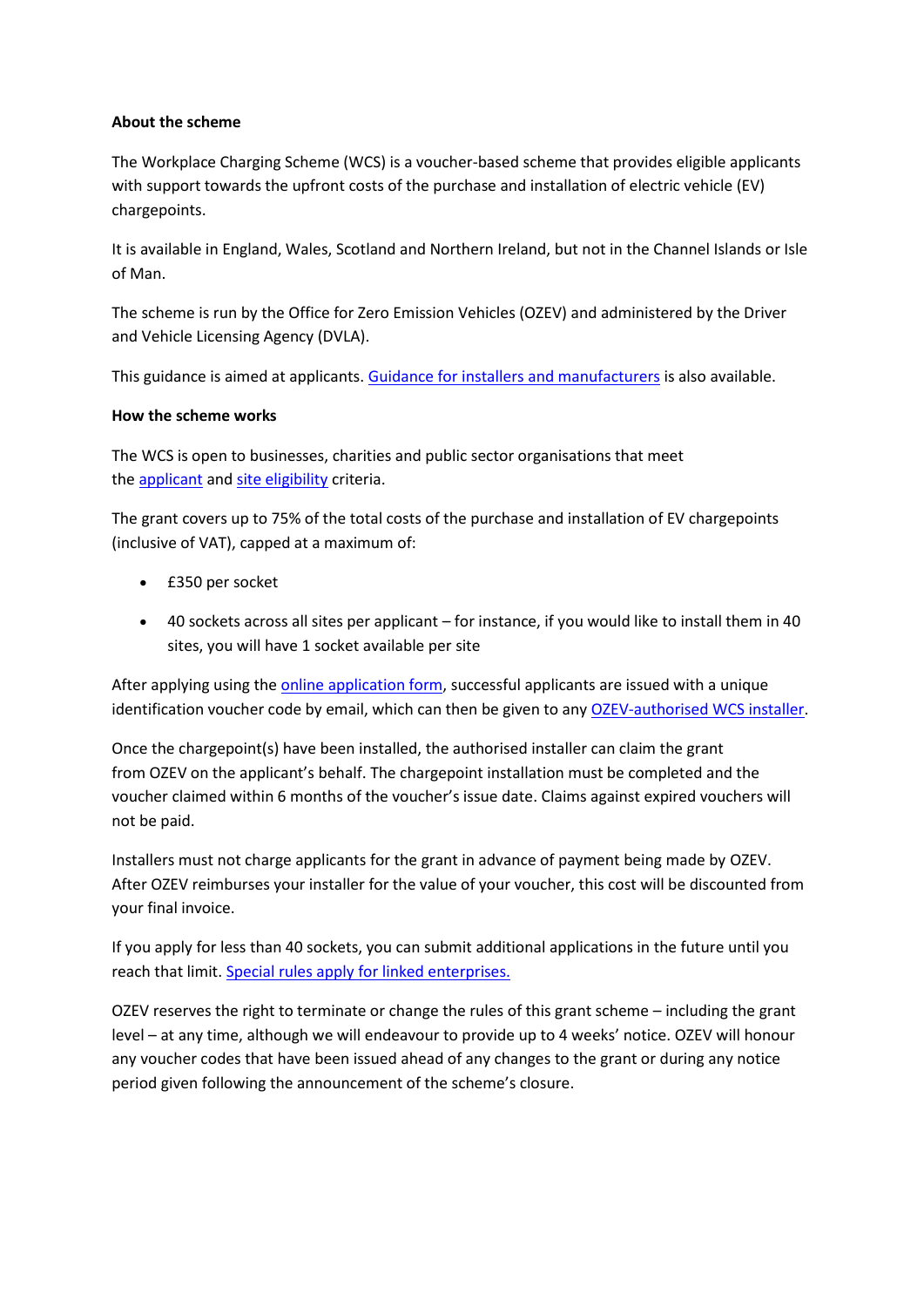### **Definitions - Applicant**

A party who has declared an existing or future need for charging infrastructure. For the purposes of this scheme, an applicant can be any eligible business, charity or public sector organisation.

Applicants must meet the [terms and conditions](https://www.gov.uk/guidance/workplace-charging-scheme-guidance-for-applicants#t-and-cs) of the scheme and have permission to install charging infrastructure at designated off-street parking facilities dedicated to staff and/or fleet use.

## **Authorised installer**

A party that has been authorised to install EV chargepoints by OZEV under the WCS through the process outlined in the [guidance for installers.](https://www.gov.uk/guidance/workplace-charging-scheme-guidance-for-installers) Installers manage the installation of chargepoints at applicant's sites.

The term 'installer' in this guidance means 'authorised installer'.

## **Authorised installer representative**

A party that has been authorised to sub-contract to installers the installation of chargepoints under the WCS by OZEV.

The authorised installer representative remains wholly responsible for ensuring that the installers abide by the relevant [terms and conditions](https://www.gov.uk/guidance/workplace-charging-scheme-guidance-for-applicants#t-and-cs) of the scheme. If an authorised installer representative's installer fails to meet the terms and conditions, OZEV may revoke the authorisation of the authorised installer representative.

### **Authorised chargepoint manufacturer**

A party that manufactures chargepoints that have been authorised under the WCS by OZEV through the process outlined in the [guidance for manufacturers.](https://www.gov.uk/guidance/workplace-charging-scheme-guidance-for-installers)

### **Staff and/or fleet parking**

Off-street parking that is designated to the applicant and is for their staff or fleet, and not for customer use. Applicants must be able to provide evidence of this on request (for example, details of a parking policy or photographic evidence).

The parking facilities must be clearly associated with the applicant's premises and be either on-site or a reasonable distance from the place of work.

# **Customer parking**

Parking that is available to be used by the applicant's customers. Customer parking is not eligible for the WCS.

**Chargepoint socket (also referred to as 'chargepoints' or 'chargepoint units')** Sockets that are used to charge an EV. There are 4 modes of EV chargepoint socket, and mode 3 and 4 are eligible for WCS. Each socket must have at least a 3kW supply undiminished by simultaneous charging.

Modes 1 and 2 (such as a normal 3-pin socket) are not eligible. For more information, refer to the [minimum technical specification.](https://www.gov.uk/government/publications/electric-vehicle-homecharge-scheme-minimum-technical-specification)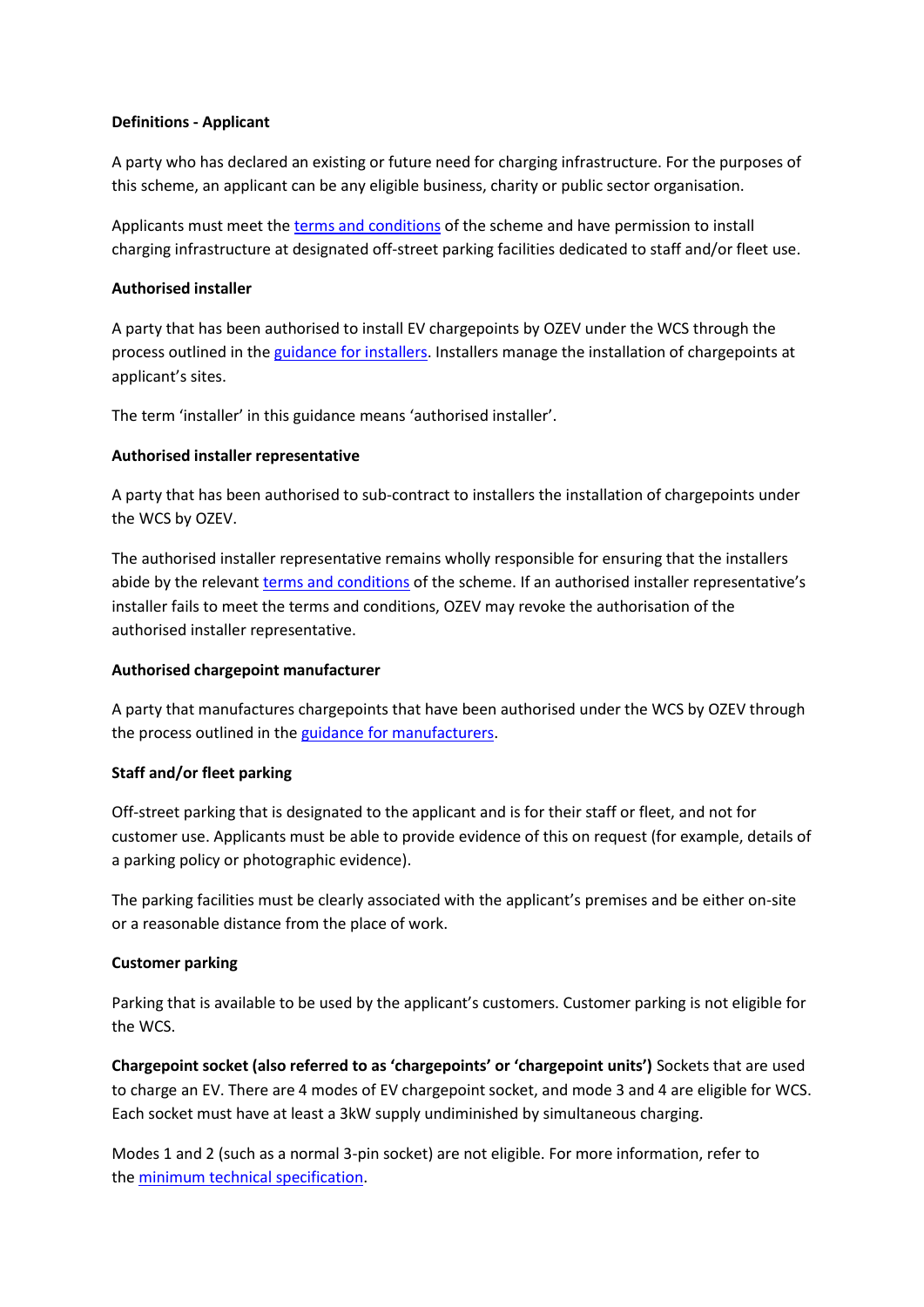# **Grant eligibility**

To receive a voucher, the applicant must meet the eligibility criteria set out in this section and agree to the [terms and conditions](https://www.gov.uk/guidance/workplace-charging-scheme-guidance-for-applicants#t-and-cs) when applying through the WCS [application service.](https://www.gov.uk/government/publications/workplace-charging-scheme-application-form)

### **Who can apply for the grant**

The scheme is open to applicant organisations that fulfil all of the following criteria and can prove this using the [evidence required.](https://www.gov.uk/guidance/workplace-charging-scheme-guidance-for-applicants#applicant-evidence) Your organisation must:

- be a registered business, charity or public sector organisation
- either:
	- be a public authority this includes government departments and their agencies, the armed forces, local governments, the NHS and emergency services (in considering eligibility, OZEV will use the public authorities referenced in the [Local](http://www.legislation.gov.uk/ukpga/2003/26/section/33)  [Government Act 2003, Section 33](http://www.legislation.gov.uk/ukpga/2003/26/section/33) and the [Freedom of Information Act, Schedule 1,](http://www.legislation.gov.uk/ukpga/2000/36/schedule/1)  [parts 1-3\)](http://www.legislation.gov.uk/ukpga/2000/36/schedule/1)
	- have received or have currently pending at the time of application less than €200,000 of public support in the last 3 financial years (meaning the previous 2 financial years plus the current financial year) and satisfy the [state aid requirements](https://www.gov.uk/guidance/workplace-charging-scheme-guidance-for-applicants#state-aid)  [for de minimis aid](https://www.gov.uk/guidance/workplace-charging-scheme-guidance-for-applicants#state-aid)
- declare a need for EV charging equipment, or an intent to encourage uptake among their staff and/or fleet (you do not need to possess a plug-in EV)
- be located in England, Wales, Scotland or Northern Ireland (applicants in the Channel Islands and Isle of Man are not eligible)
- have dedicated off-street parking for staff and/or fleet use only
- have parking facilities that are clearly associated with the applicant premises and be either on-site or at a reasonable distance from the workplace
- own the property or have consent from the landlord for chargepoints to be installed at all the sites listed in the application

# **Applicants who are part of a linked enterprise**

A linked enterprise is one where a group of enterprises, such as businesses or companies, are sufficiently linked such that, for state aid purposes, they should be treated as a single undertaking.

Franchises should consider whether they meet the following criteria defining a linked enterprise. This will depend on the terms of your franchise agreement.

A group of linked enterprises will be treated as a 'single undertaking' when either:

• one enterprise has a majority of the shareholders' or members' voting rights in another enterprise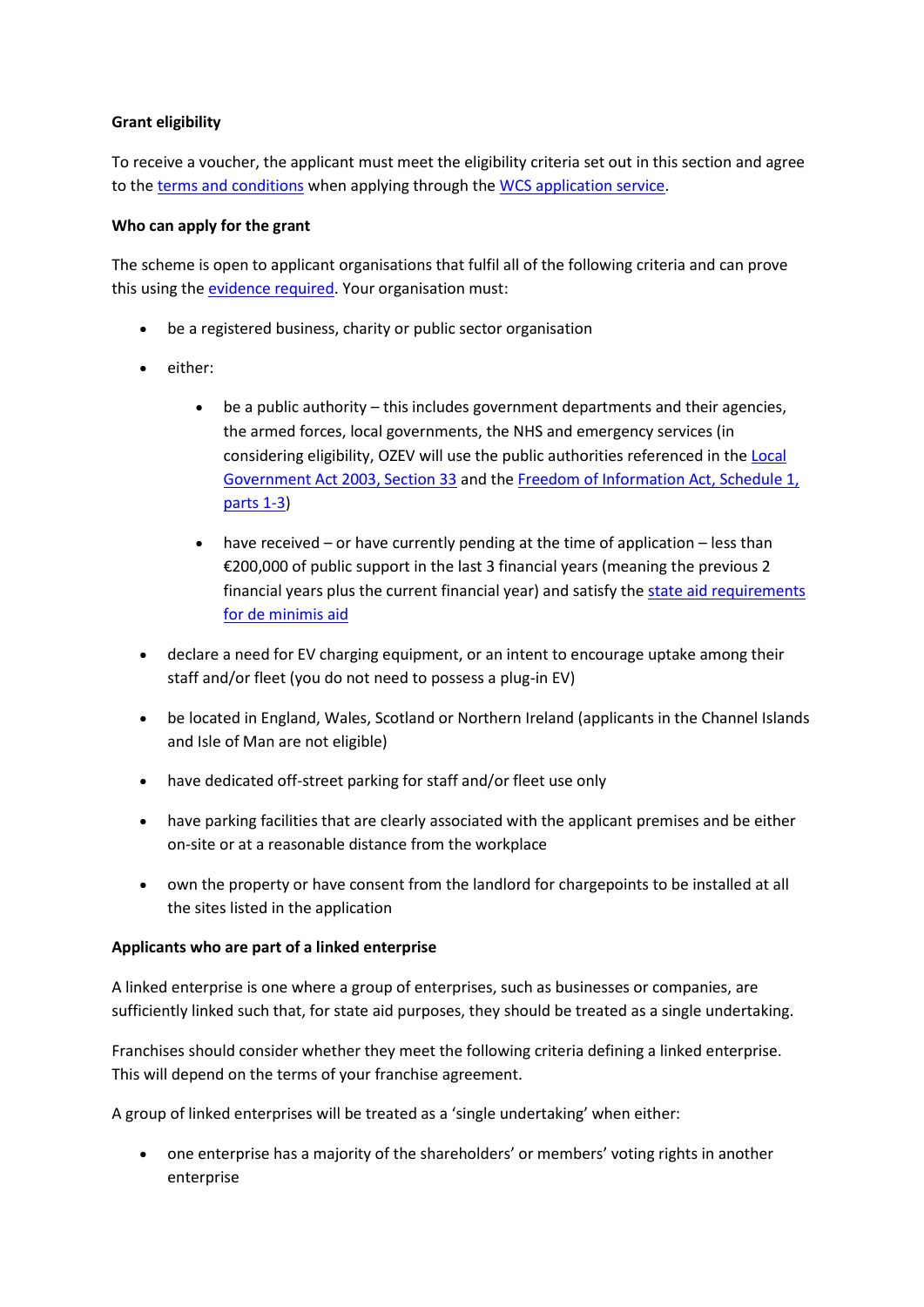- one enterprise has the right to appoint or remove a majority of the members of the administrative, management or supervisory body of another enterprise
- one enterprise has the right to exercise a dominant influence over another enterprise, pursuant to a contract entered into with that enterprise or to a provision in its memorandum or articles of association
- one enterprise, which is a shareholder in or member of another enterprise, controls alone pursuant to an agreement with other shareholders in or members of that enterprise – a majority of shareholders' or members' voting rights in that enterprise

Enterprises that have any of these relationships through one or more other enterprises will also be considered to be a single undertaking.

More information about linked enterprises can be found in article 3 of the [European Commission's](https://op.europa.eu/en/publication-detail/-/publication/756d9260-ee54-11ea-991b-01aa75ed71a1)  [User guide to the](https://op.europa.eu/en/publication-detail/-/publication/756d9260-ee54-11ea-991b-01aa75ed71a1) SME definition.

For applicants that are part of a single undertaking, the maximum limit of 40 sockets applies to the entire single undertaking. Applicants will need to declare that, by receiving the grant, they (or the single undertaking of which they are part) do not exceed the [de mimimis state aid](https://www.gov.uk/guidance/workplace-charging-scheme-guidance-for-applicants#state-aid) limit of €200,000 in the past 3 fiscal years.

If you previously applied for the WCS as part of a franchise, you can apply for funding for subsequent chargepoint sockets provided you do not exceed the 40-socket limit. If you are now part of a linked enterprise, this limit will apply to the entire linked enterprise (all parts of it) and the number of sockets available to you will depend on the number of grants previously allocated to all the organisations that are part of that linked enterprise.

Where considered necessary, OZEV reserves the right to request further information or documentary evidence from relevant parties in support of any individual claim.

# **Evidence required**

If your organisation is a registered business, charity or public sector organisation, this should be primarily evidenced by a Companies House reference number.

If you do not have this, you may use a VAT registration number.

If you have neither of these, you may use an HMRC registration letter.

Charities not in possession of any of this documentation can upload a copy of their registration to the Charity Commission or a letter from a principal regulator by using the upload field reserved for the HMRC registration letter.

Schools and colleges in England and Wales registered at [Get Information about Schools](https://get-information-schools.service.gov.uk/) can upload a pdf document of 'establishment details' showing the establishment's ID number.

Schools in Northern Ireland registered at [Department of Education Institution Search](http://apps.education-ni.gov.uk/appinstitutes/default.aspx) can upload a pdf document of 'institution details' showing the institution's reference number.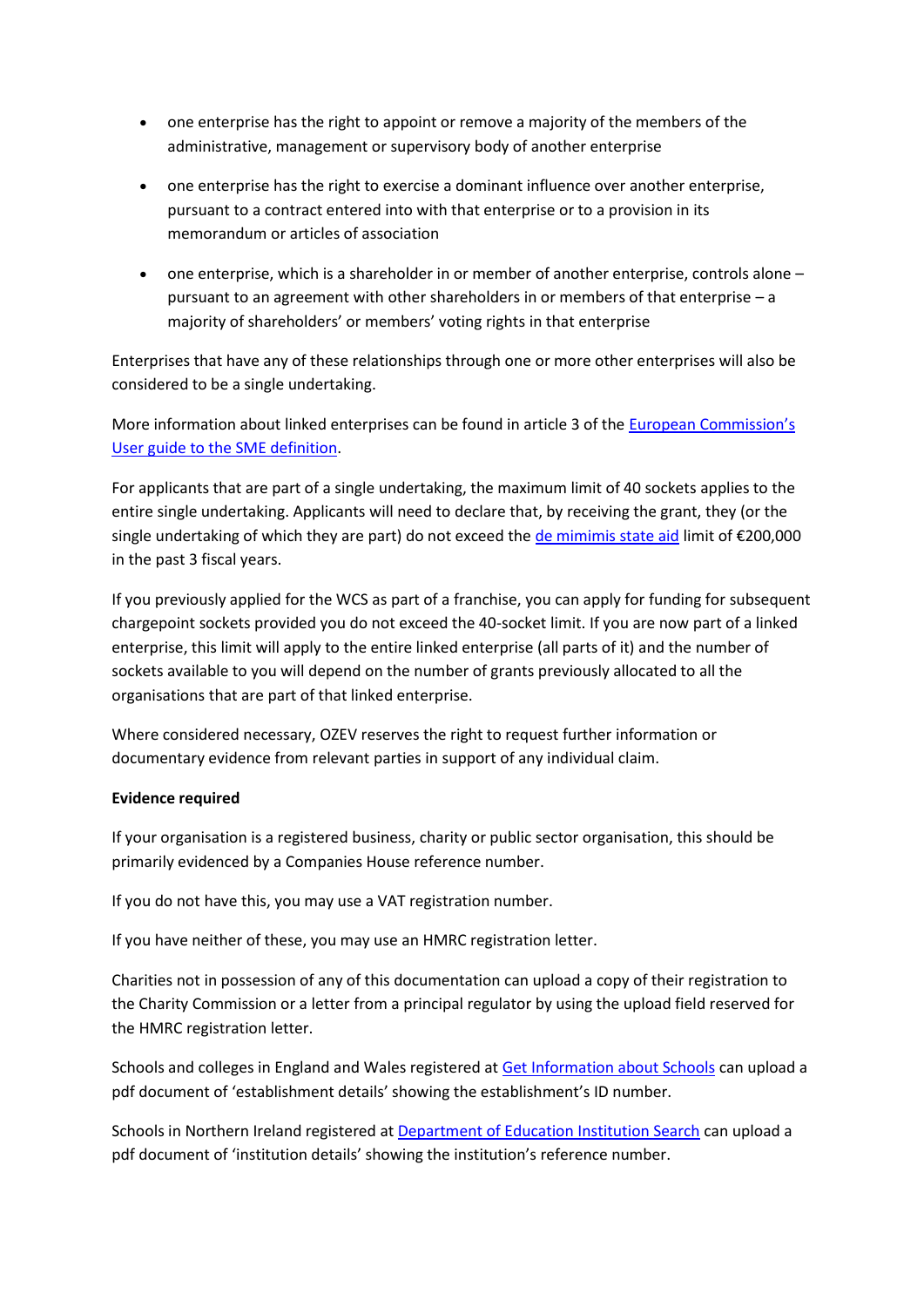Schools in Scotland listed at [Parentzone Scotland: Parent Zone](https://education.gov.scot/parentzone/) can upload a pdf document of 'school details' showing the school's SEED number. This can be done by using the upload field reserved for the HMRC registration letter. The person applying for the grant on behalf of a school or college needs to make sure their email address domain matches the email domain of the school or college concerned.

If you are unable to provide any of these documents, we will be unable to issue you with a voucher.

If you are unsure about the eligibility of your organisation, contact the DVLA at [workplacechargingscheme@dvla.gov.uk.](mailto:workplacechargingscheme@dvla.gov.uk)

# **State aid requirements**

Funding granted to organisations through the WCS may constitute state aid, which is generally prohibited under European Union (EU) law. However, small amounts of aid have been deemed compatible with EU law under the de minimis rules (set out in [Commission Regulation \(EU\) No.](https://ec.europa.eu/competition/state_aid/legislation/de_minimis_regulation_en.pdf)  [1407/2013\)](https://ec.europa.eu/competition/state_aid/legislation/de_minimis_regulation_en.pdf).

This allows aid up to €200,000 over a 3-year fiscal period to be given to a single undertaking.

Applicant public authorities (see [how we define 'public authority'](https://www.gov.uk/guidance/workplace-charging-scheme-guidance-for-applicants#public-authority-definition)) are not required to make a de minimis declaration during the WCS application process.

All other organisations must make a de minimis declaration during the WCS application process provided that they:

- are not [defined as a public authority](https://www.gov.uk/guidance/workplace-charging-scheme-guidance-for-applicants#public-authority-definition)
- have received or have currently pending at the time of application less than €200,000 of public support in the last 3 financial years (meaning the previous 2 financial years plus the current financial year)

In this de minimis declaration, the applicant must declare any support they have received from public sources that was given under [de minimis state aid regulations.](https://www.gov.uk/guidance/state-aid)

Organisations that are not a public authority and have received more than €200,000 of state aid in the past 3 fiscal years are not eligible for the WCS.

# **Site eligibility**

Applicants must have designated off-street parking facilities with spaces dedicated for staff and/or fleet use that are suitable for chargepoint installations. All parking must be designated to the applicant, although the rest of the car park may be shared with other organisations.

Each site must:

- have a minimum power supply of 3kW to each individual socket that is not diminished by their simultaneous use
- have no more than one socket installed for each accessible parking space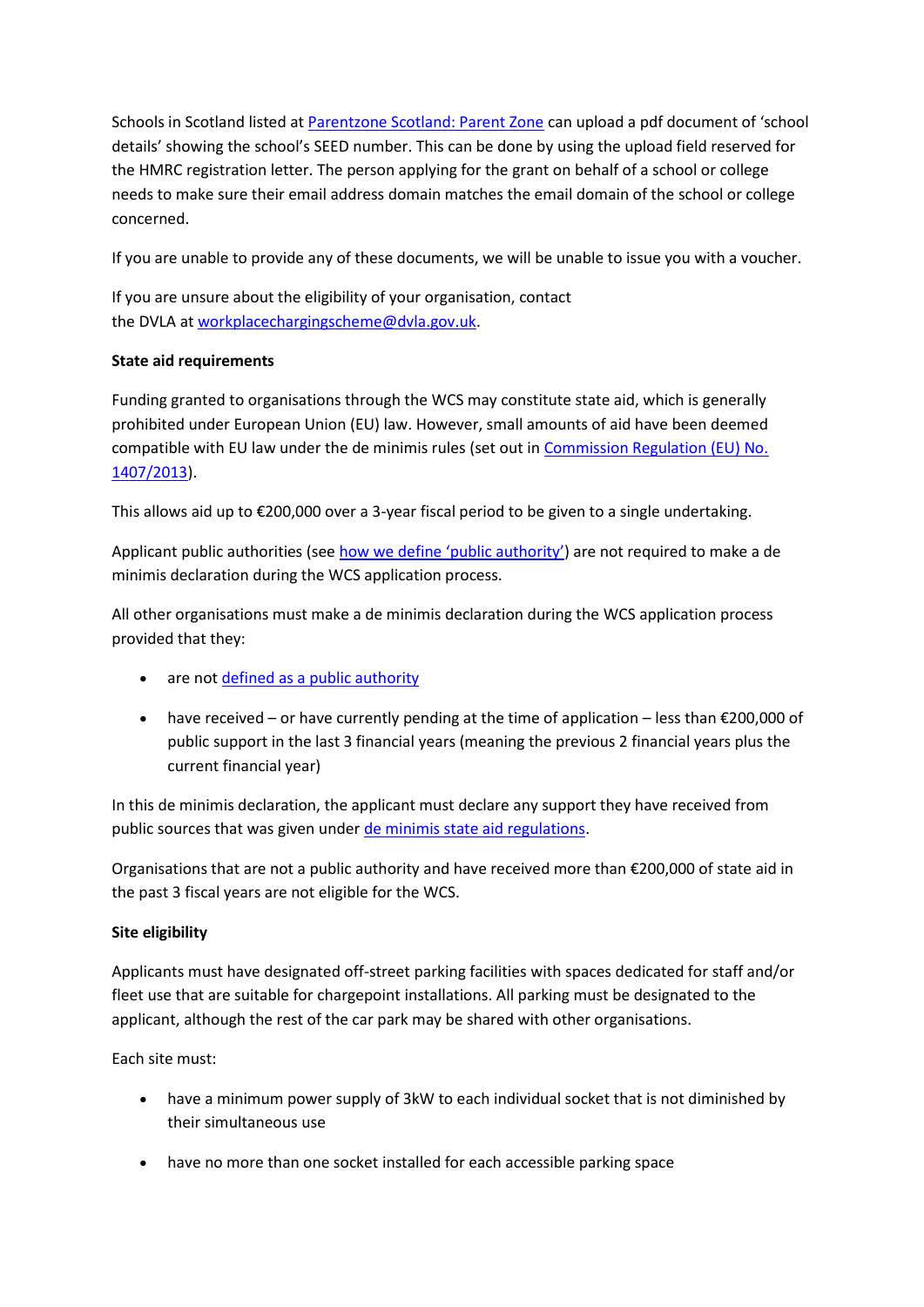• be for staff and/or fleet use

## **Working from home**

If your primary place of work is also a residential property (your home), you can apply for the grant under this scheme as long as your address is listed as your place of business with Companies House or HMRC.

### **Sites that are not eligible for this scheme**

The following sites are not eligible for the scheme:

- locations outside England, Wales, Scotland and Northern Ireland (including the Channel Islands and Isle of Man)
- parking facilities that are part of a domestic property (and it is not your primary place of work) – you may be able to apply to the [EVHS](https://www.gov.uk/government/collections/government-grants-for-low-emission-vehicles#electric-vehicle-homecharge-scheme) instead if you want to install an EV chargepoint in a residential dwelling
- where the site of installation is an address that has claimed previously under the EVHS or Domestic Recharging Scheme (DRS)
- parking facilities that are solely for customer use
- parking facilities not designated to the applicant
- parking facilities that have not yet been built only existing designated off-street parking is eligible for the scheme; a confirmation letter (from, for example, your local council) does not oblige the applicant to proceed with the construction and OZEV, therefore, cannot rely on it as evidence

OZEV will not grant exceptions for locations that do not meet these eligibility criteria.

# **Before applying**

Before applying, applicants are encouraged to:

- read the [Energy Saving Trust's advice on large fleets](https://energysavingtrust.org.uk/business/transport/advice-on-large-fleet/)
- discuss their needs with one or more [authorised](https://www.gov.uk/government/publications/workplace-charging-scheme-authorised-installers) WCS installers as the chargepoint requirements may differ depending on the business need and installers are only authorised to install models on the [Workplace Charging Scheme approved chargepoint list](https://www.gov.uk/government/publications/workplace-charging-scheme-approved-chargepoint-list)
- undergo a site survey with an authorised installer to ensure the electrical capacity of the site can support the number of sockets for which you are applying
- consider the needs of disabled drivers and drivers with reduced mobility
- consider how the chargepoint will be maintained and any associated costs
- consider how the cost of electricity usage will be covered and if/how you would charge users for it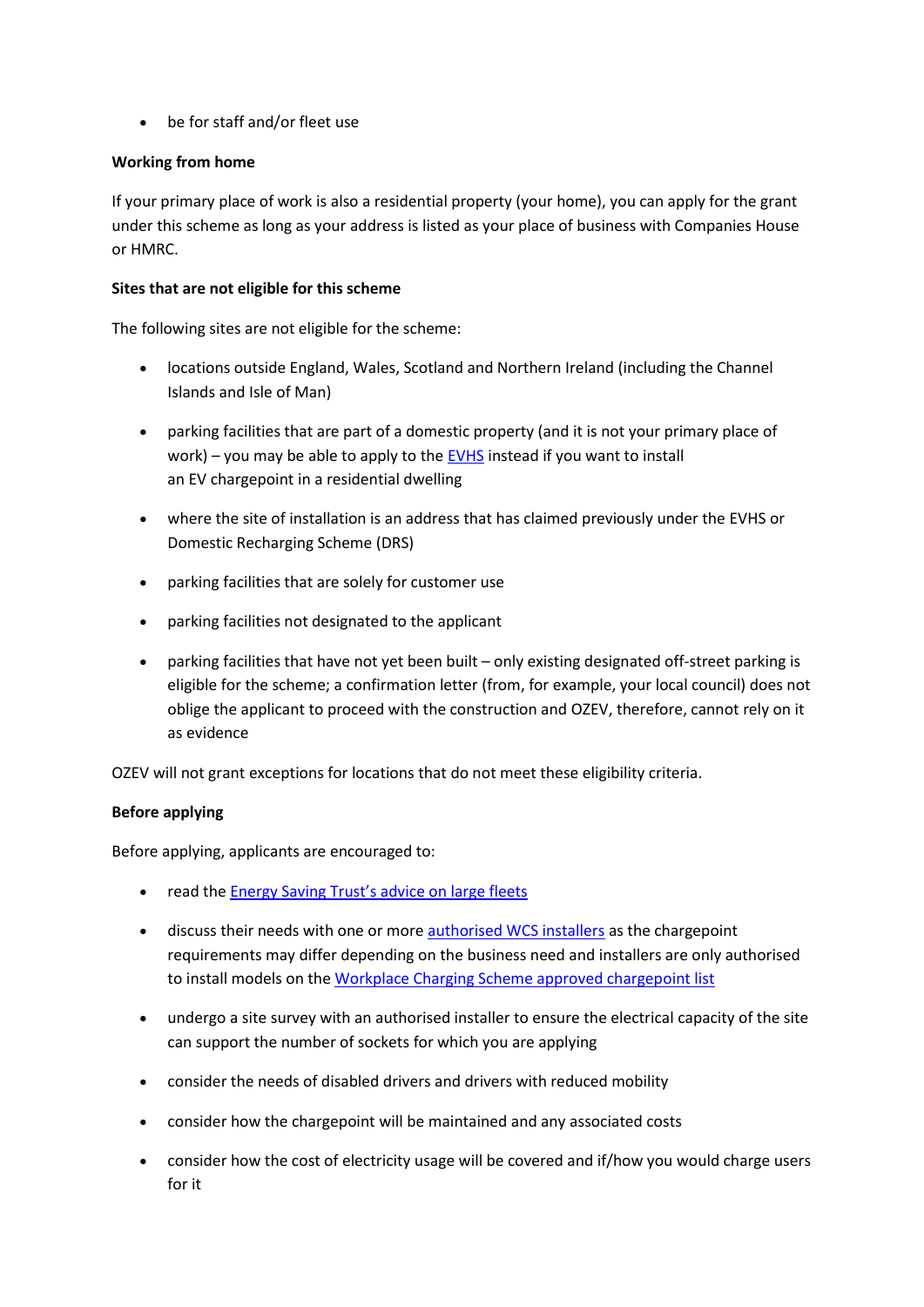If the applicant does not own or manage the land where they wish to install chargepoints, they must also secure the necessary permissions ahead of making an application. For example, if you have access to off-street parking via a garage or private car park that is provided by a third party, you are eligible for the WCS provided the parking space meets all other eligibility criteria. If you do not own the parking space, however, you will be required to gain written permission from the landlord or owner.

## **Evidence required**

Applicants must be able to provide evidence on request that the site of installation is linked to the business and that the parking is dedicated wholly to staff and/or fleet use – for example, parking policy or photographic evidence.

If a postcode is found to have been used by another company, OZEV may seek evidence that the proposed site is used by more than one commercial entity – for example, a letter from the site owner or landlord.

## **Installer and chargepoint requirements**

Applicants can only redeem their WCS voucher with authorised installers and against approved chargepoint models. The chosen authorised installer will then claim the grant on their behalf.

The grant can be used towards the cost of purchasing and installing a chargepoint. The chargepoints must be brand new and not yet installed.

You may provide your own chargepoint if it is on the approved chargepoint model list and you have a manufacturer's 3-year on-site warranty. However, such equipment will not be eligible for a grant under the WCS. In this instance, only the cost of labour and other parts provided for the installation will be eligible for the grant.

You cannot claim against:

- a previously installed or second-hand chargepoint the chargepoint unit must be new
- installations made prior to a voucher being issued applicants must apply for a voucher before installing any chargepoints

Before applying, we strongly advise applicants to check that:

- your chosen installer is authorised by OZEV under this scheme [view the list of](https://www.gov.uk/government/publications/workplace-charging-scheme-authorised-installers) OZEV[approved installers under the](https://www.gov.uk/government/publications/workplace-charging-scheme-authorised-installers) WCS
- your chosen chargepoint(s) is on the [OZEV-approved chargepoint model list](https://www.gov.uk/government/publications/workplace-charging-scheme-approved-chargepoint-list) at the time of installation

Note that chargepoints are listed at the request of their manufacturers. If your chargepoint is not present, contact the chargepoint manufacturer to confirm why it is not listed.

### **Terms and conditions**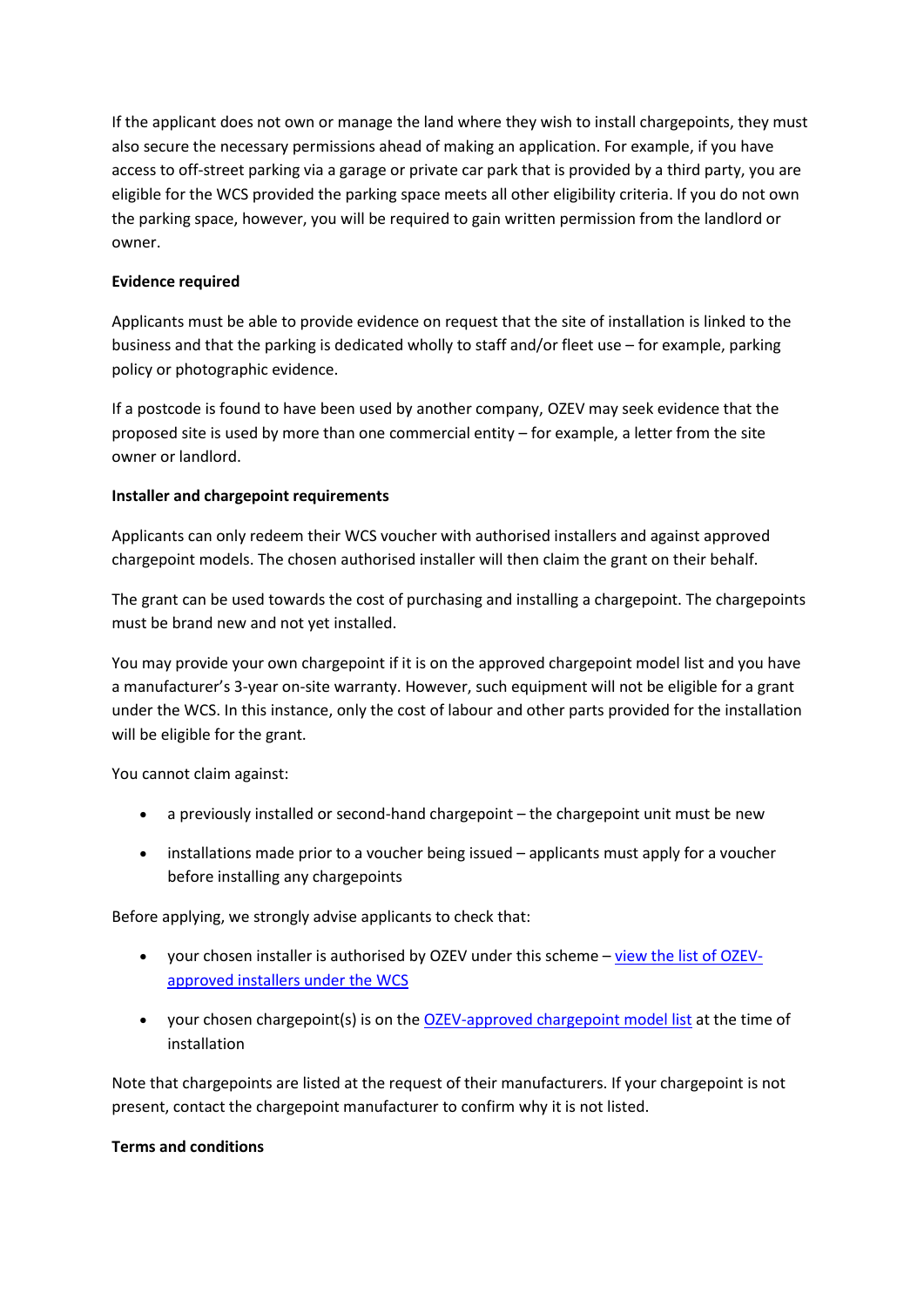OZEV reserves the right to take whatever action it deems appropriate if there is any evidence of:

- scheme requirements not being upheld
- fraudulent activity
- misuse of government funding by any party

Before applying to the WCS, you must ensure you meet the following terms and conditions:

- 1. I have the authority to apply for the WCS grant on behalf of the organisation stated in this application.
- 2. All of the chargepoint installations will take place at sites that have dedicated staff and/or fleet parking with good access for an electric vehicle to be charged safely.
- 3. All chargepoint sockets will have a minimum of a 3kW supply and an accessible parking space for each socket.
- 4. I own the property or have consent from the landlord for chargepoint socket(s) to be installed at each of the sites listed. If asked, I can provide evidence that my organisation has use of the facilities through a formal agreement with a third party.
- 5. I have not previously claimed a grant at this address under the EVHS or DRS.
- 6. I acknowledge any voucher received is not transferable and can only be redeemed by the organisation stated in this application using an [installer authorised by](https://www.gov.uk/government/publications/workplace-charging-scheme-authorised-installers) OZEV. I acknowledge that the voucher can only be applied at the addresses listed in my application.
- 7. I am aware that, by applying for a voucher, I am applying for a grant that is operating under [de minimis state aid regulations](https://www.gov.uk/guidance/workplace-charging-scheme-guidance-for-applicants#state-aid) and I have confirmed that I have not exceeded the €200,000 limit permitted within a 3-year rolling period. I confirm that, by receiving the WCS grant, I do not exceed the state aid limit of €200,000 in the past 3 fiscal years.
- 8. I acknowledge that any voucher received will only be eligible at the sites listed in this application up to the total number of chargepoints stated. If, following the site survey, I would like to install more chargepoints, I will apply for subsequent vouchers, provided my cumulative total does not exceed 40 sockets.
- 9. I am content for an [authorised chargepoint installer](https://www.gov.uk/government/publications/workplace-charging-scheme-authorised-installers) to claim the WCS grant on my behalf and acknowledge that I may be contacted in the future by OZEV or its agents for audit purposes, which may include site visits.
- 10. I understand that the installation of electric vehicle chargepoints must be completed before the expiry date stated on the WCS voucher (180 days from when it is issued) and will allow installers sufficient time to complete the installations. If the installation is not complete within the expiry date on the voucher, I will need to reapply for the scheme.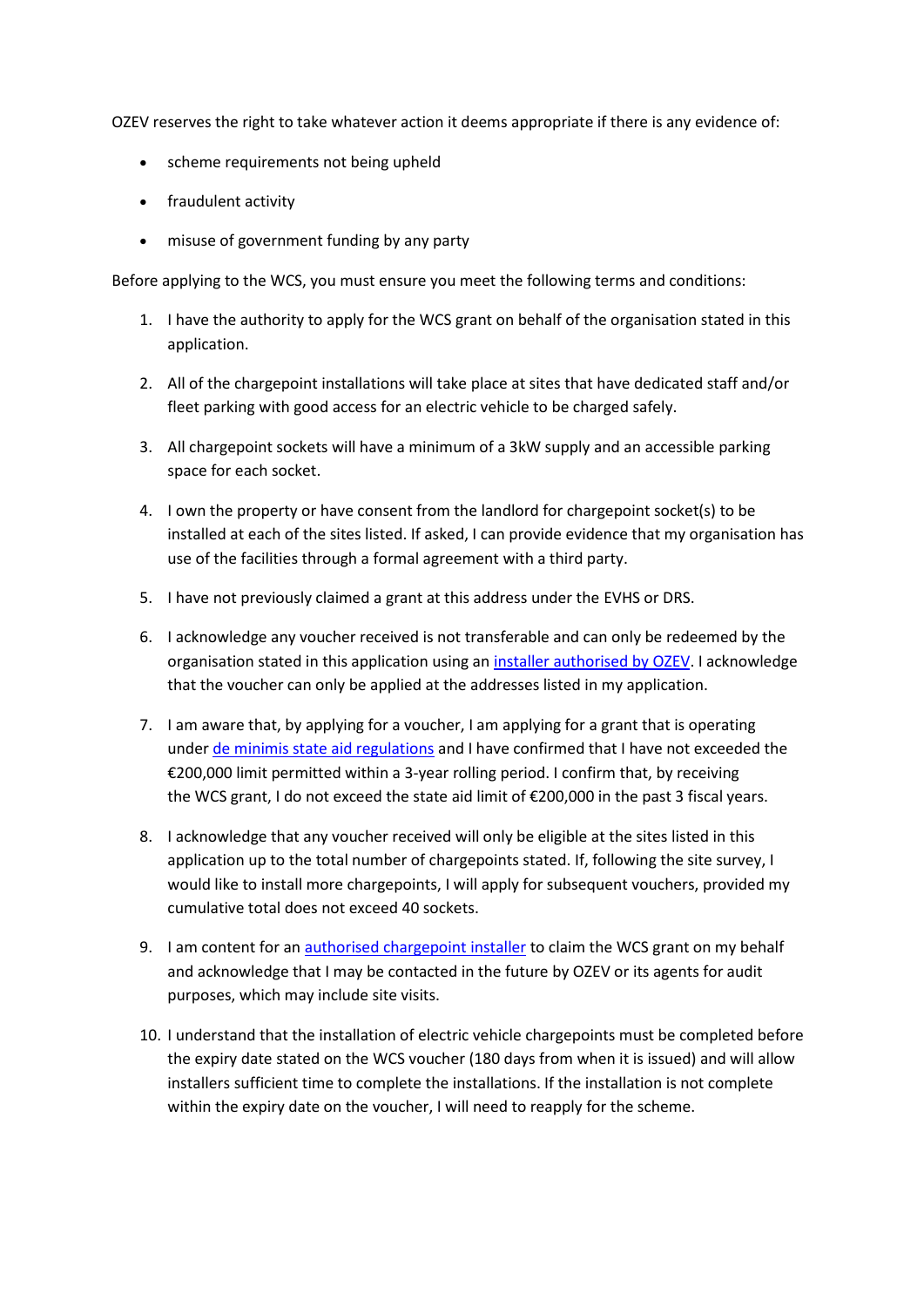- 11. I understand that the voucher is awarded on the condition that usage data is supplied to OZEV for a minimum of 3 years following installation. I give permission for them to use this usage data (in an anonymised form) to inform future policy development.
- 12. I understand that, as the grant recipient, the applicant must ensure that the chargepoints installed are maintained in a serviceable condition and are available for use for at least 3 years, from the point of first installation, unless given specific permission otherwise by OZEV.
- 13. I understand that, if the chargepoint needs to be removed or taken out of commission within 3 years from the date of installation, I must inform DVLA at [worplacechargingscheme@dvla.gov.uk.](mailto:worplacechargingscheme@dvla.gov.uk) This may result in the grant being reclaimed.
- 14. I understand that I am responsible for paying the costs associated with electricity usage for the chargepoint, as well as any back-office and maintenance costs associated with the chargepoint. I also understand that I can charge my employees for the electricity usage associated with the chargepoint. OZEV is not responsible for these costs.
- 15. I understand that my personal information will be safeguarded and processed in accordance with data protection legislation. The Department for Transport (DfT) is the Data Controller for OZEV for the purposes of data protection law. Administration of the schemes will be carried out by the DVLA, which is an executive agency of the DfT and part of the same controller. I have seen a copy of the full OZEV [privacy policy,](https://www.gov.uk/government/organisations/office-for-zero-emission-vehicles/about/personal-information-charter) which includes the information DfT collects, how it is used, and under what circumstances, if any, it will be shared with other parties.
- 16. I understand that installers collecting personal data from customers are also considered a 'data controller' and should follow their obligations for managing personal data accordingly. Manufacturers and/or their appointed third-party service providers are the data controllers of the data flowing to/from the chargepoint for smart chargers and it is not OZEV's responsibility to determine how they process customer data. Always read the terms and conditions carefully

### **Ongoing commitments**

Applicants must:

- maintain the chargepoint for a minimum of 3 years (including providing evidence of a 3-year on-site warranty on parts and installation)
- ensure measures are in place with the chargepoint operator to provide usage data to OZEV (in an anonymised form and in accordance with data protection legislation) to guide future policy development. See [Workplace Charging Scheme: minimum technical](https://www.gov.uk/government/publications/workplace-charging-scheme-minimum-technical-specification/minimum-technical-specification-workplace-charging-scheme-wcs)  [specification](https://www.gov.uk/government/publications/workplace-charging-scheme-minimum-technical-specification/minimum-technical-specification-workplace-charging-scheme-wcs) for more information
- retain all documentation pertaining to the installation for a minimum of 3 years, including:
	- installation and commissioning confirmations and certificates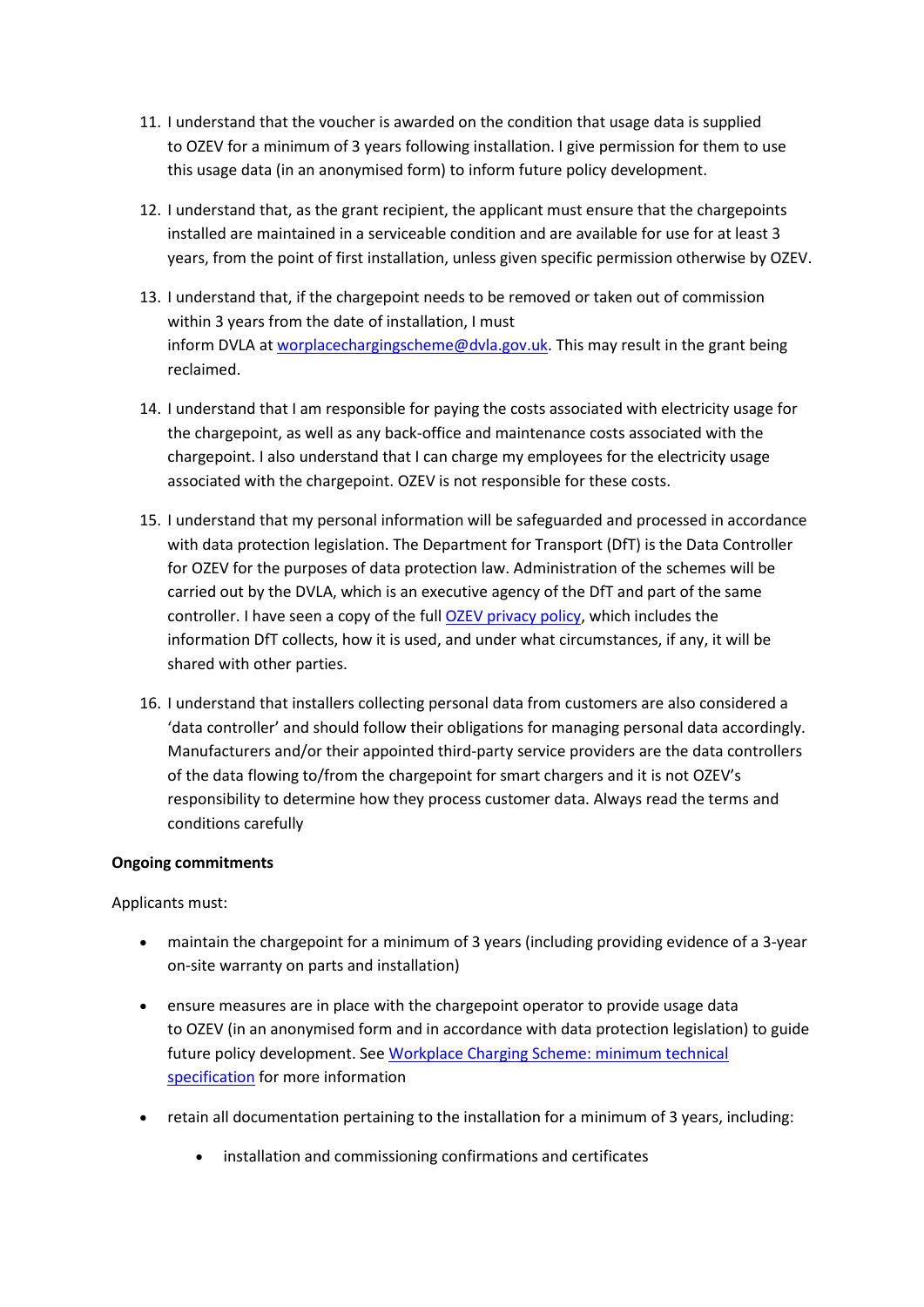- *invoices*
- declarations and signatures
- dates of installations

Applicants must be able to provide the above in electronic form to OZEV if requested.

#### **Warranty requirements**

All chargepoints must have a minimum 3-year on-site warranty on parts and installation from the chargepoint manufacturer in line with the WCS [technical specification.](https://www.gov.uk/government/publications/workplace-charging-scheme-minimum-technical-specification)

You may provide your own chargepoint if it is on the [OZEV-approved chargepoint model list](https://www.gov.uk/government/publications/workplace-charging-scheme-approved-chargepoint-list) and you have a manufacturer's 3-year on-site warranty. However, such equipment will not be eligible for a grant under the WCS.

The installer may claim only for the cost of labour and other parts provided for the installation. If the chargepoint is on the approved list, the installer can claim for the cost of the chargepoint, too.

### **Auditing**

OZEV will involve a third-party organisation to audit claims and determine compliance with the scheme's rules, which will require access to WCS data, statements and records held by the applicant and chargepoint installer.

Occasionally, there may be an on-site visit that will require access to the chargepoint itself.

### **Tax**

Since 6 April 2018, if you provide your employees with workplace facilities to charge an EV used by them (including as a passenger), you will not be taxed on the cost of electricity if certain conditions are met. You can find more information in **[HMRC's Employment Income Manual](https://www.gov.uk/hmrc-internal-manuals/employment-income-manual/eim01035)**.

Businesses can [potentially claim 100% of the costs of installing an electric vehicle charging point as a](https://www.gov.uk/hmrc-internal-manuals/capital-allowances-manual/ca23156)  [capital allowance.](https://www.gov.uk/hmrc-internal-manuals/capital-allowances-manual/ca23156) Some of the [expenditure may also qualify for the new super deduction,](https://www.gov.uk/guidance/super-deduction) equating to a 130% enhanced deduction of the total cost.

### **Moving an existing chargepoint**

The chargepoint may be moved, but OZEV will not contribute to the cost of doing this.

### **Decommissioning of chargepoints**

If the chargepoint needs to be removed or taken out of commission within this 3-year period, the DVLA must be informed with a brief explanation why at [workplacechargingscheme@dvla.gov.uk.](mailto:workplacechargingscheme@dvla.gov.uk) This may result in the grant being reclaimed.

### **Help with wider responsibilities of property owners and managers**

The [Regulatory Reform \(Fire Safety\) Order 2005](https://www.legislation.gov.uk/uksi/2005/1541/contents/made) requires property managers and owners to assess potential fire risks and put in place adequate and proportionate fire protection measures to mitigate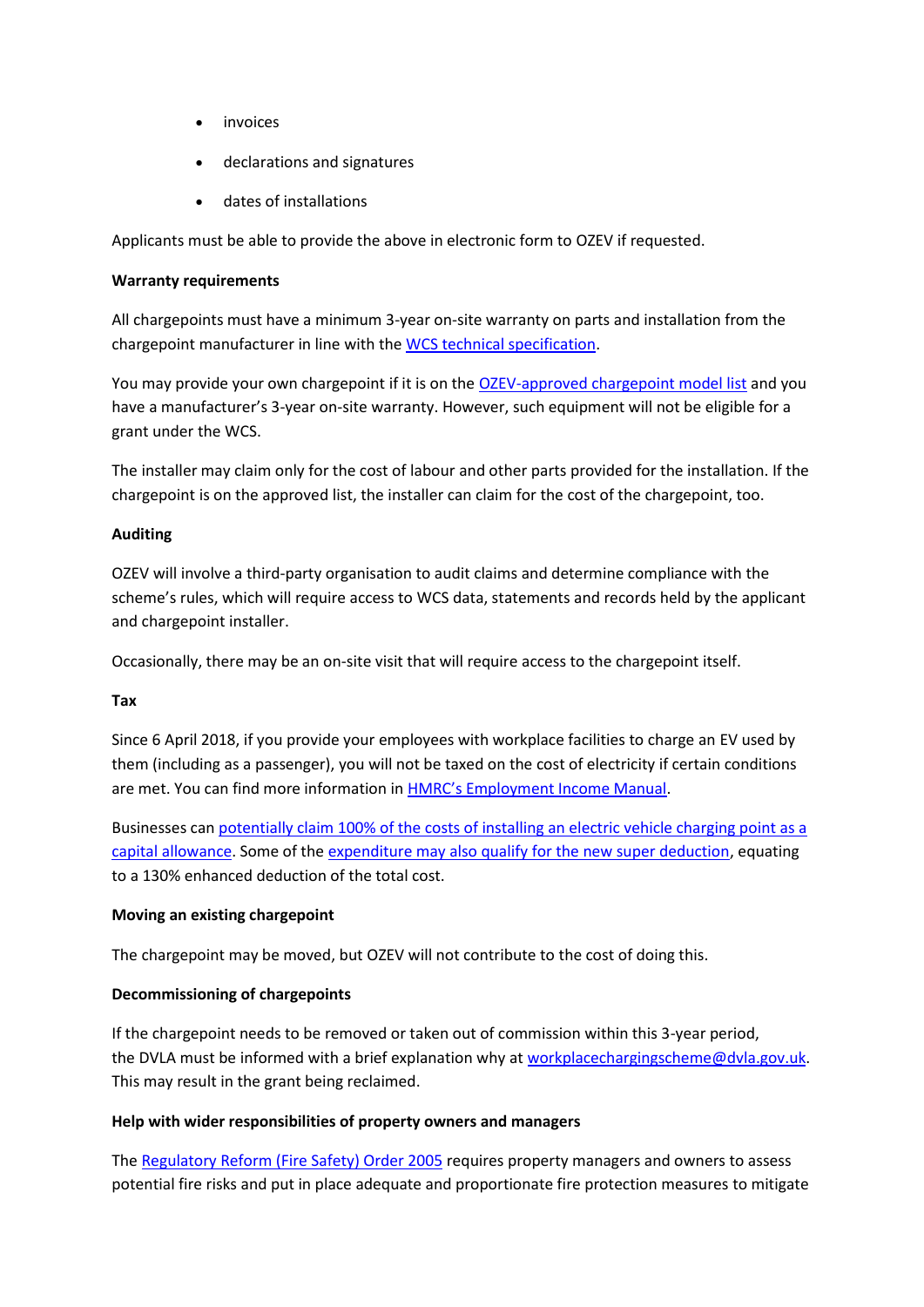against the risk to life from fire and then maintain them. This should be updated when installing EV chargepoints.

The government will produce guidance to aid this assessment for electric vehicle fires, available in early 2022. This will identify mitigations and measures that can be taken when installing electric vehicle chargepoints in enclosed car parks. As such it will help building owners meet their existing duties under the Regulatory Reform (Fire Safety) Order 2005.

# **How to apply**

# **Apply to the Workplace Charging Scheme**

# Apply for the WCS using the online application form.

# **Overview of application process**

The following is a summary of the process applicants must follow to receive and redeem a voucher towards the installation of chargepoint units under the WCS.

1. Applicant completes online application form. As part of this application, the applicant:

- $\bullet$  declares any support they have received from public sources that was given under  $de$ minimis state aid regulations
- agrees to the terms and conditions of the scheme

2. Applicant receives a decision from the scheme administrator, by email within 5 working days.

- if successful, this email will contain their unique voucher code
- if further checks are needed, the applicant's claim will be placed on hold and their position in the queue reserved while these are carried out
- if unsuccessful, the DVLA will feed back on the issue that caused the application to fail. The applicant may appeal this decision

3. Installations must be completed by a WCS-approved authorised installer and a claim made before the voucher expires. A voucher will be valid for 6 months (180 days) from the date of issue.

4. Installer completes the installation and redeems the voucher online via the installer portal.

5. The applicant will receive an email from DVLA containing the information provided by the installer and confirming the grant level generated by the system.

6. Applicant checks: are the details in the confirmation email accurate?

- if they are inaccurate, the applicant has 7 calendar days to email workplacechargingscheme@dvla.gov.uk and raise any concerns
- if they are accurate and the installation has been carried out as the installer has stated, the applicant does not need to reply to the email and the installer's claim will be processed on their behalf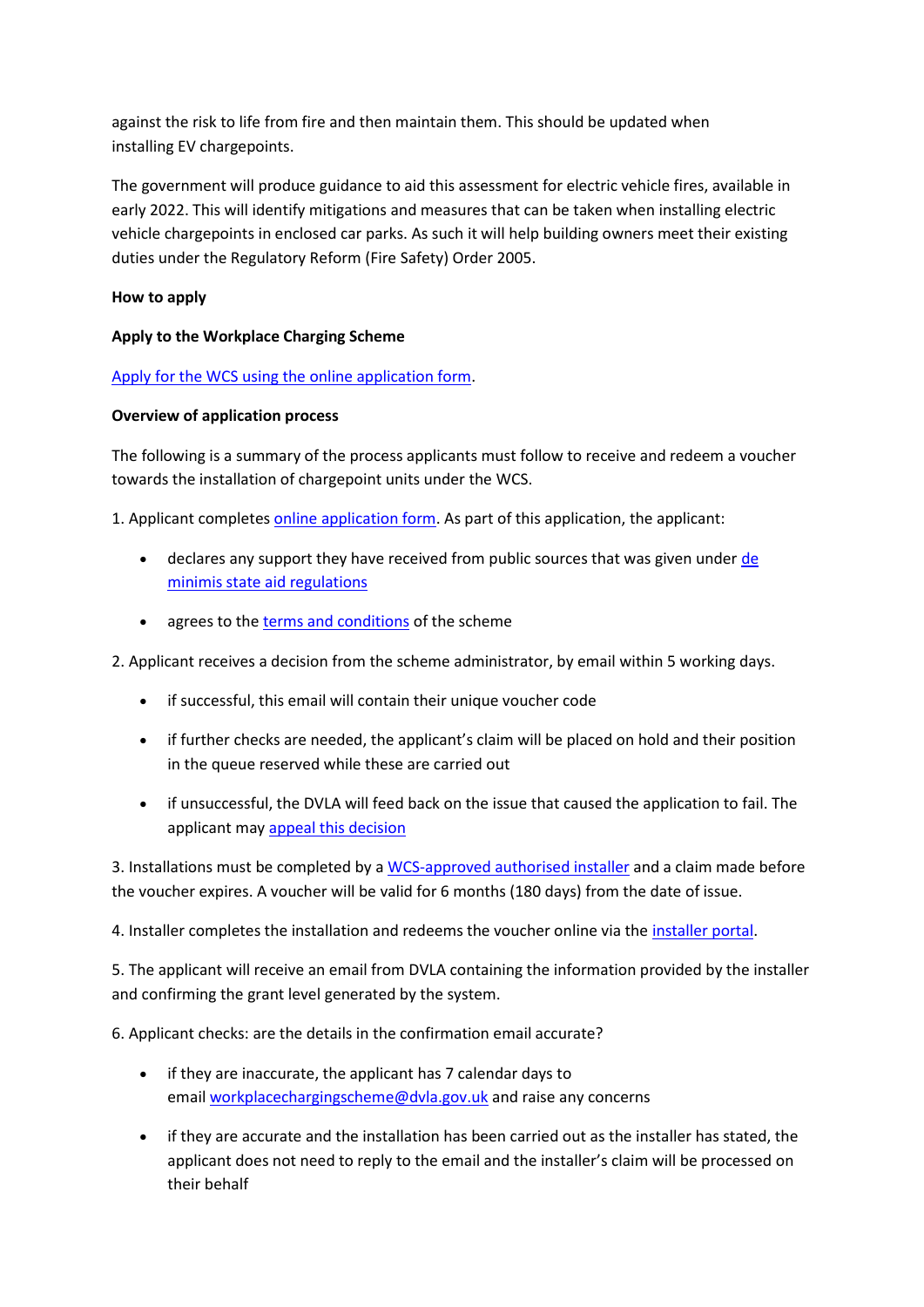7. Applicant pays the installer.

8. Installer receives a grant from OZEV within 30 working days. If the installer has not previously claimed any grants from OZEV, payment may take up to 3 months to process.

9. Applicant keeps a record of their claim for 3 years. If chosen for an audit check, the applicant sends OZEV requested documentation including arrangements for a site visit.

10. Applicant responds to customer survey from OZEV.

## **Before applying**

Before applying, we strongly advise applicants to check they:

- meet site eligibility requirements and have undertaken a site survey
- are intending to install authorised chargepoints with an OZEV-approved installer
- agree with the scheme terms and conditions, including those around declaration of de minimis state aid

## **Information you need to provide during the application**

You must apply using the online application form. You will need to provide the following in your application:

- your contact details
- evidence of your applicant and site eligibility
- details of sites where the installations will take place
- declaration of current need for charging or intent to encourage uptake of eligible EVs
- declaration of any state aid you have received under de minimis regulations
- agreement with the WCS terms and conditions

### **How to appeal if your application is unsuccessful**

If your application is unsuccessful, you may appeal by emailing the DVLA at workplacechargingscheme@dvla.gov.uk. Your case will be reviewed by a manager. The outcome of this appeal is final.

### **Voucher code details and validity**

If your application is successful, you will be issued with a voucher by email. This will contain a unique code, which will need to be referenced in subsequent documentation related to the scheme. It will also give:

- your contact details
- $\bullet$  the installation site(s)